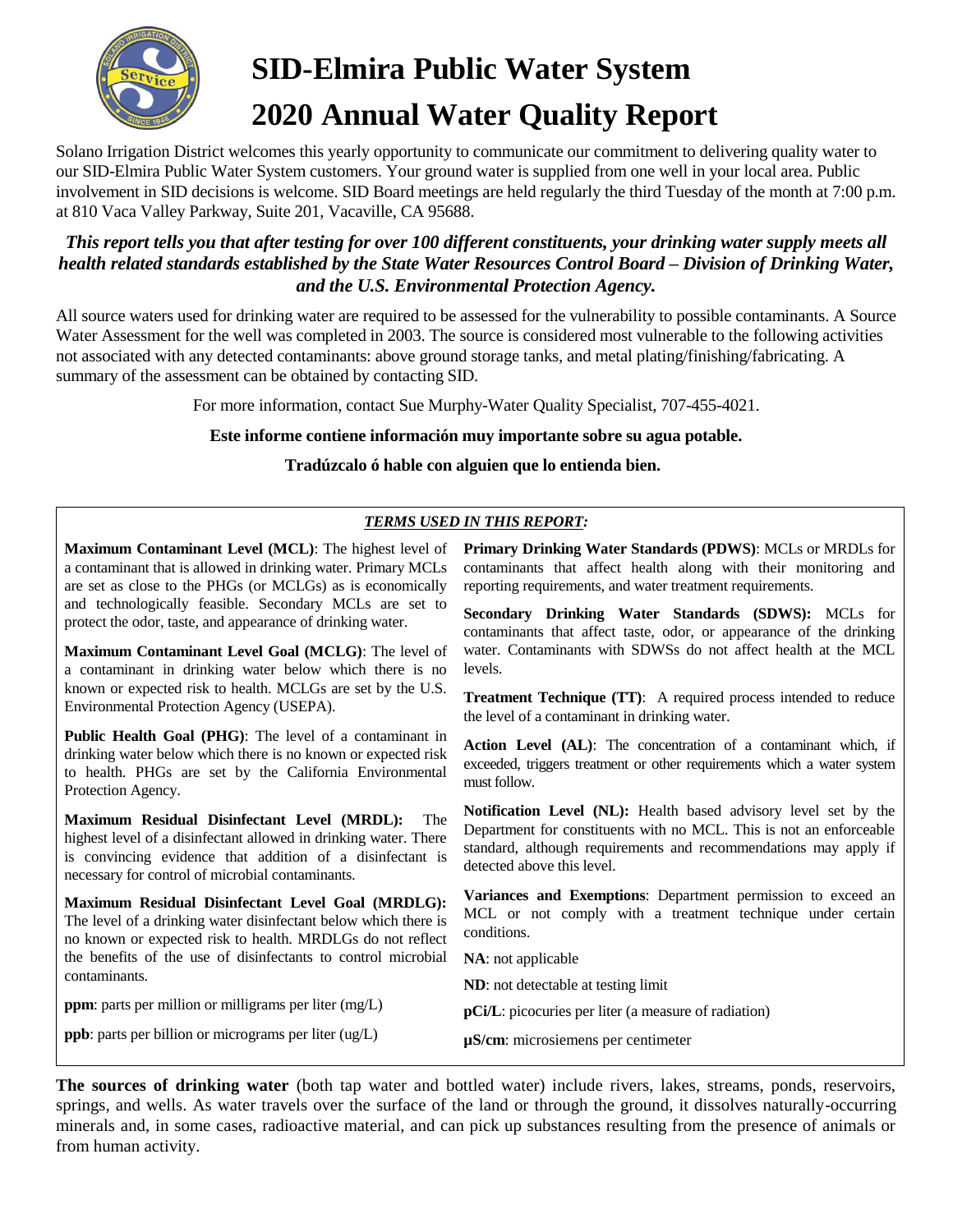#### **Contaminants that may be present in source water include:**

- *Microbial contaminants*, such as viruses and bacteria, that may come from sewage treatment plants, septic systems, agricultural livestock operations, and wildlife.
- *Inorganic contaminants*, such as salts and metals, that can be naturally-occurring or result from urban stormwater runoff, industrial or domestic wastewater discharges, oil and gas production, mining, or farming.
- *Pesticides and herbicides*, which may come from a variety of sources such as agriculture, urban stormwater runoff, and residential uses.
- *Organic chemical contaminants*, including synthetic and volatile organic chemicals, that are byproducts of industrial processes and petroleum production, and can also come from gas stations, urban stormwater runoff, agricultural application, and septic systems.
- *Radioactive contaminants*, which can be naturally-occurring or be the result of oil and gas production and mining activities.

**In order to ensure that tap water is safe to drink**, USEPA and the State Water Resources Control Board – Division of Drinking Water (DDW) prescribe regulations that limit the amount of certain contaminants in water provided by public water systems. DDW regulations also establish limits for contaminants in bottled water that must provide the same protection for public health.

**Tables below list all of the drinking water contaminants that were detected during the most recent sampling for the constituent**. The presence of these contaminants in the water does not necessarily indicate that the water poses a health risk. DDW allows systems to monitor for certain contaminants less than once per year because the concentrations of these contaminants do not change frequently.

| <b>TABLE 1 - SAMPLING RESULTS SHOWING THE DETECTION OF BACTERIA</b> |                                     |                                                     |                                                                                                            |            |                      |                                                                                                                                        |  |  |  |  |  |
|---------------------------------------------------------------------|-------------------------------------|-----------------------------------------------------|------------------------------------------------------------------------------------------------------------|------------|----------------------|----------------------------------------------------------------------------------------------------------------------------------------|--|--|--|--|--|
| Microbiological<br><b>Constituent</b>                               | <b>Highest No.</b><br>of detections | No. of<br>months<br>in<br>violation                 | <b>MCL</b>                                                                                                 |            | <b>MCLG</b>          | <b>Typical Source of Bacteria</b>                                                                                                      |  |  |  |  |  |
| <b>Total Coliform Bacteria</b>                                      | (In a mo.)<br>$\mathbf{0}$          | $\Omega$                                            | More than 1 sample in a<br>month with a detection                                                          |            | $\boldsymbol{0}$     | Naturally present in the environment                                                                                                   |  |  |  |  |  |
| E. coli                                                             | (In the year)<br>$\boldsymbol{0}$   | $\overline{0}$                                      | A routine sample and a repeat<br>sample detect total coliform<br>and either sample also detects<br>E. coli |            | $\boldsymbol{0}$     | Human and animal fecal waste                                                                                                           |  |  |  |  |  |
| TABLE 2 - CUSTOMER TAP SAMPLING RESULTS FOR LEAD AND COPPER         |                                     |                                                     |                                                                                                            |            |                      |                                                                                                                                        |  |  |  |  |  |
| <b>Lead and Copper</b><br>(reporting units)                         | No. of<br>samples<br>collected      | 90 <sup>th</sup><br>percentile<br>level<br>detected | No. sites<br>exceeding AL                                                                                  | AL         | <b>PHG</b>           | <b>Typical Source of Constituent</b>                                                                                                   |  |  |  |  |  |
| Lead (ppb)<br>8/17/2019                                             | 5                                   | <b>ND</b>                                           | $\Omega$                                                                                                   | 15         | 2                    | Internal corrosion of household water<br>plumbing systems; discharges from<br>industrial manufacturers; erosion of natural<br>deposits |  |  |  |  |  |
| Copper (ppm)8/17/2019                                               | 5                                   | 0.140                                               | $\Omega$                                                                                                   | 1.3        | 0.30                 | Internal corrosion of household water<br>plumbing systems; erosion of natural<br>deposits; leaching from wood preservatives            |  |  |  |  |  |
| <b>TABLE 3 - SAMPLING RESULTS FOR SODIUM AND HARDNESS</b>           |                                     |                                                     |                                                                                                            |            |                      |                                                                                                                                        |  |  |  |  |  |
| <b>Constituent</b><br>(reporting units)                             | <b>Sample</b><br>Date               | Average<br>Level<br><b>Detected</b>                 | Range of<br><b>Detections</b>                                                                              | <b>MCL</b> | <b>PHG</b><br>(MCLG) | <b>Typical Source of Constituent</b>                                                                                                   |  |  |  |  |  |
| Sodium (ppm)                                                        | 4/23/2020                           | 64                                                  | 64                                                                                                         | none       | none                 | Generally found in ground & surface water                                                                                              |  |  |  |  |  |
| Hardness (ppm)                                                      | 4/23/2020                           | 180                                                 | 180                                                                                                        | none       | none                 | Generally found in ground & surface water                                                                                              |  |  |  |  |  |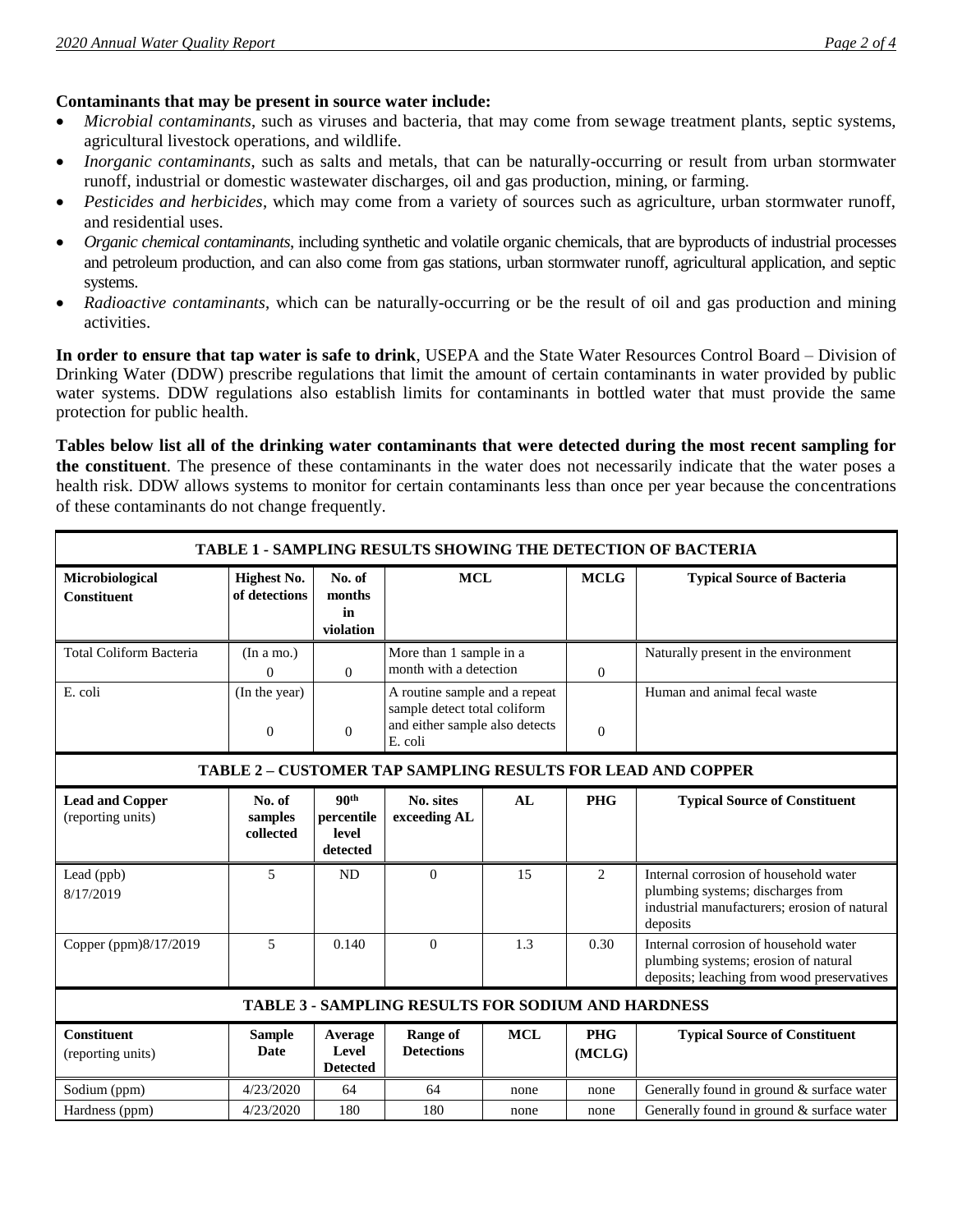|                                                                                                               |                       |                                     |                                      |                     |                                 | TABLE 4 - DETECTION OF CONSTITUENT WITH A PRIMARY DRINKING WATER STANDARD                                                                                                                   |
|---------------------------------------------------------------------------------------------------------------|-----------------------|-------------------------------------|--------------------------------------|---------------------|---------------------------------|---------------------------------------------------------------------------------------------------------------------------------------------------------------------------------------------|
| <b>Constituent</b><br>(reporting units)                                                                       | <b>Sample</b><br>Date | Average<br>Level<br><b>Detected</b> | <b>Range of</b><br><b>Detections</b> | $\bf MCL$<br>[MRDL] | <b>PHG</b><br>(MCLG)<br>[MRDLG] | <b>Typical Source of Constituent</b>                                                                                                                                                        |
| Barium (ppm)                                                                                                  | 4/23/2020             | 0.070                               | 0.070                                | $\mathbf{1}$        | $\overline{2}$                  | Discharge of oil drilling wastes, metal<br>refineries; erosion of natural deposits                                                                                                          |
| Fluoride (ppm)                                                                                                | 4/23/2020             | 0.15                                | 0.15                                 | 2.0                 | $\mathbf{1}$                    | Erosion of natural deposits                                                                                                                                                                 |
| Nitrate (as nitrogen) (ppm)                                                                                   | 4/23/2020             | 1.6                                 | 1.6                                  | 10                  | 10                              | Runoff and leaching from fertilizer use;<br>leaching from septic tanks and sewage;<br>erosion of natural deposits                                                                           |
| Selenium (ppb)                                                                                                | 4/23/2020             | 6.0                                 | 6.0                                  | 50                  | 30                              | Discharge from petroleum, glass, and<br>metal refineries; erosion of natural<br>deposits; discharge from mines and<br>chemical manufacturers; runoff from<br>livestock lots (feed additive) |
| Disinfection Byproducts, Disinfectant Residuals, and Disinfection Byproduct Precursors in Distribution System |                       |                                     |                                      |                     |                                 |                                                                                                                                                                                             |
| Total Trihalomethanes (ppb)                                                                                   | 7/9/2019              | ND                                  | ND                                   | 80                  | <b>NA</b>                       | By-product of drinking water<br>chlorination                                                                                                                                                |
| Haloacetic Acids (ppb)                                                                                        | 7/9/2019              | <b>ND</b>                           | <b>ND</b>                            | 60                  | <b>NA</b>                       | By-product of drinking water<br>chlorination                                                                                                                                                |
| Chlorine (ppm)                                                                                                | Monthly<br>2020       | 0.97                                | $0.77 - 1.23$                        | [4.0]               | [4]                             | Drinking water disinfectant added for<br>treatment                                                                                                                                          |
|                                                                                                               |                       |                                     |                                      |                     |                                 | TABLE 5 - DETECTION OF CONSITUENT WITH A SECONDARY DRINKING WATER STANDARD                                                                                                                  |
| Constituent<br>(reporting units)                                                                              | <b>Sample</b><br>Date | Average<br>Level<br><b>Detected</b> | <b>Range of</b><br><b>Detections</b> | <b>MCL</b>          | <b>PHG</b><br>(MCLG)            | <b>Typical Source of Constituent</b>                                                                                                                                                        |
| Chloride (ppm)                                                                                                | 4/23/2020             | 18                                  | 18                                   | 500                 | <b>NA</b>                       | Runoff/leaching from natural deposits;<br>seawater influence                                                                                                                                |
| Odor (units)                                                                                                  | 4/23/2020             | 1.7                                 | 1.7                                  | 3                   | <b>NA</b>                       | Naturally occurring                                                                                                                                                                         |
| Specific Conductance<br>$(\mu S/cm)$                                                                          | 4/23/2020             | 600                                 | 600                                  | 1600                | <b>NA</b>                       | Substances that form ions when in<br>water; seawater influence                                                                                                                              |
| Sulfate (ppm)                                                                                                 | 4/23/2020             | 59                                  | 59                                   | 500                 | <b>NA</b>                       | Runoff/leaching from natural deposits;<br>industrial wastes                                                                                                                                 |
| Total Dissolved Solids (ppm)                                                                                  | 4/23/2020             | 380                                 | 380                                  | 1000                | <b>NA</b>                       | Runoff/leaching from natural deposits                                                                                                                                                       |

## **Additional General Information on Drinking Water**

Drinking water, including bottled water, may reasonably be expected to contain at least small amounts of some contaminants. The presence of contaminants does not necessarily indicate that the water poses a health risk.

Some people may be more vulnerable to contaminants in drinking water than the general population. Immuno-compromised persons such as persons with cancer undergoing chemotherapy, persons who have undergone organ transplants, people with HIV/AIDS or other immune system disorders, some elderly, and infants can be particularly at risk from infections. These people should seek advice about drinking water from their health care providers. USEPA/Center for Disease Control guidelines on appropriate means to lessen the risk of infection by Cryptosporidium and other microbial contaminants are available from the Safe Drinking Water Hotline 1-800-426-4791.

If present, elevated levels of lead can cause serious health problems, especially for pregnant women and young children. Lead in drinking water is primarily from materials and components associated with service lines and home plumbing. SID-Elmira is responsible for providing high quality drinking water, but cannot control the variety of materials used in